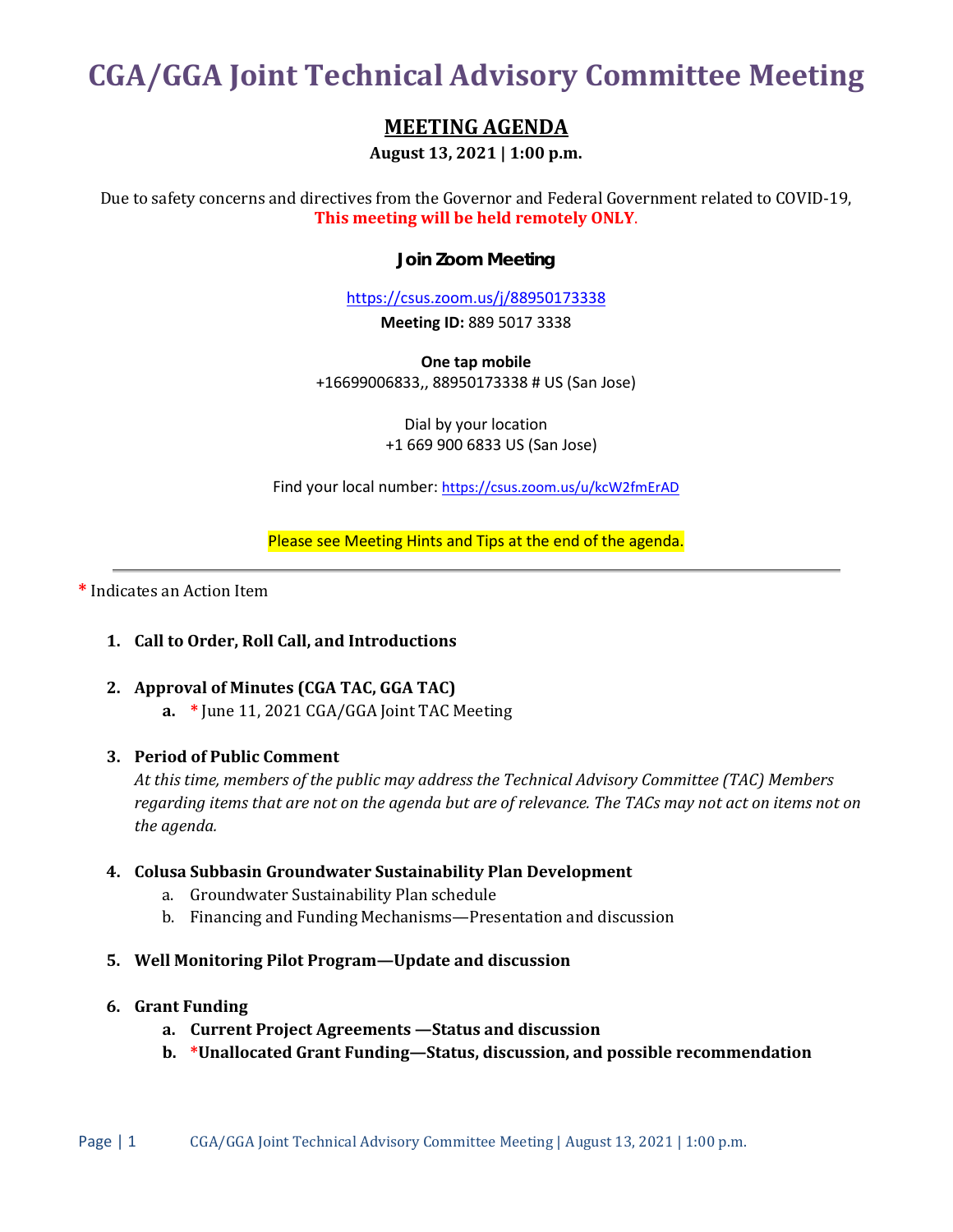- **7. September 10, 2021 Meeting**
- **8. Member Reports and Comments**
- **9. Adjourn**